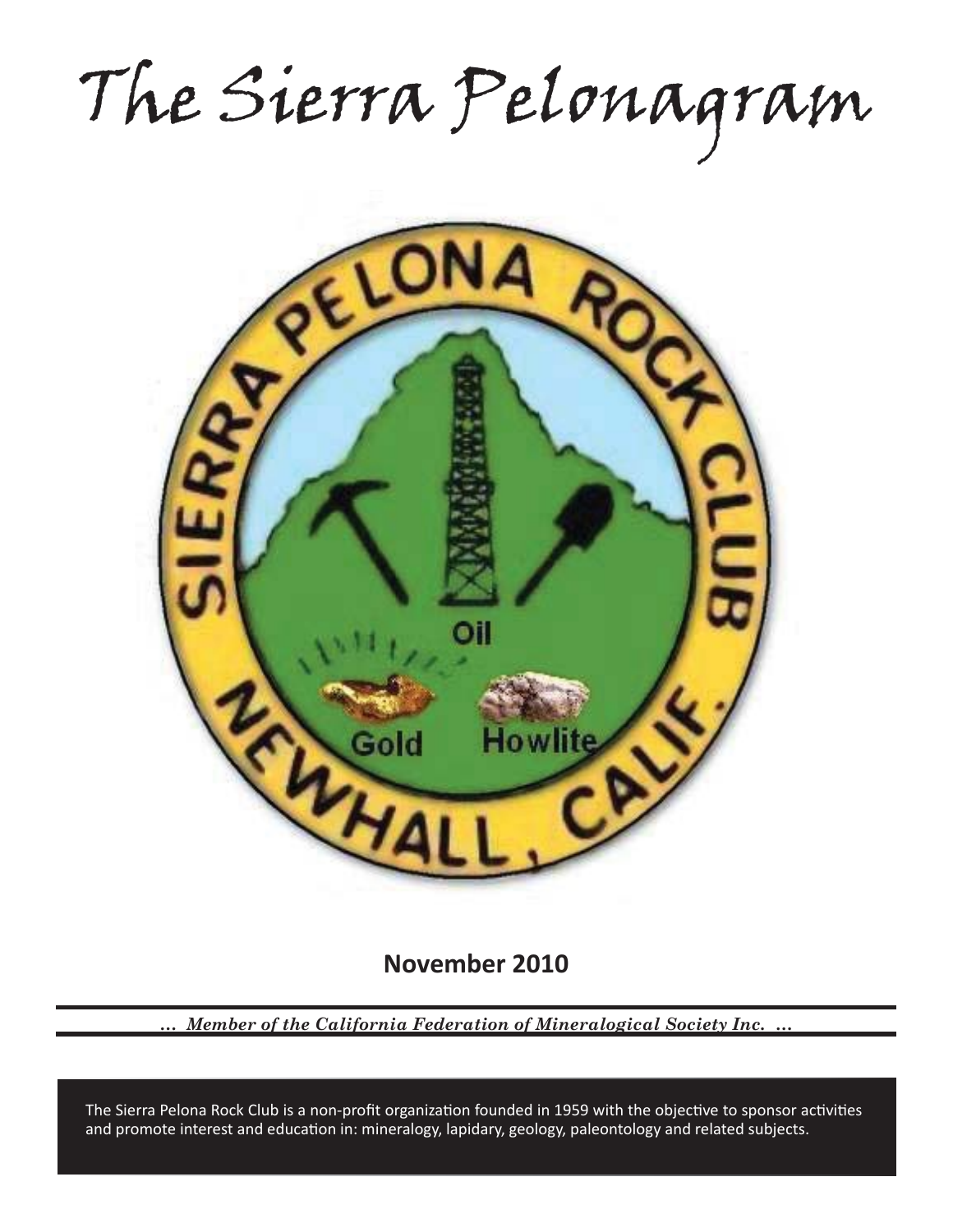# **Roy Rogers and Dale Evans**

 Did you know that they were also rockhounds? Earl found a bunch of photos from an auction house that was selling off some of their collection. Below are a couple photos from the auction:



Petrified Wood, Agate and Jasper



Arkansas Quartz



California Minerals

**November Birthdays** Happy Birthday to our November Babies

> Grisella Bryson Barbara Farrar Frank Hummelbaugh Diane Southwell



Officers:

President – Bill Webber Vice-President – Ron Strathmann Secretary: Minutes-Nancy Hilliard Treasurer – Greg Mazourek Federation Director (CFMS/AFMS) – Shep Koss

**Chairpersons:** Pelonagram Editor – Heidi Webber Claim - Mike Serino Donation Rock Table - Al Brown Field Trips – Bonnell Forstner Historian - Frank Humelbaugh Hospitality – Evelyn Velie Membership – Ron & Akiko Strathmann Programs – Mike Serino Publicity – Diane Southwell Storage - Mike Moreno Sunshine - Evelyn Velie Web site – Bud Sabatino

The Sierra Pelona Rock Club, is a member of the California and American Federation of Mineralogical Societies, Inc. (CFMS/AFMS). The general club meetings (Open to the public) are at 7:30 PM, on the 3rd Tuesday of each month at:

# **The Clubhouse of the Greenbrier Mobile Estates EAST 21301 Soledad Canyon Rd Canyon Country, CA 91351**

Contact the Club or the Sierra Pelonagram Editor at: **Sierra Pelona Rock Club**

**P.O. Box 221256 Newhall, Ca. 91322** Or E-mail: hwebber@pacbell.net *Visit the SPRC website http://www.sierrapelona. com/*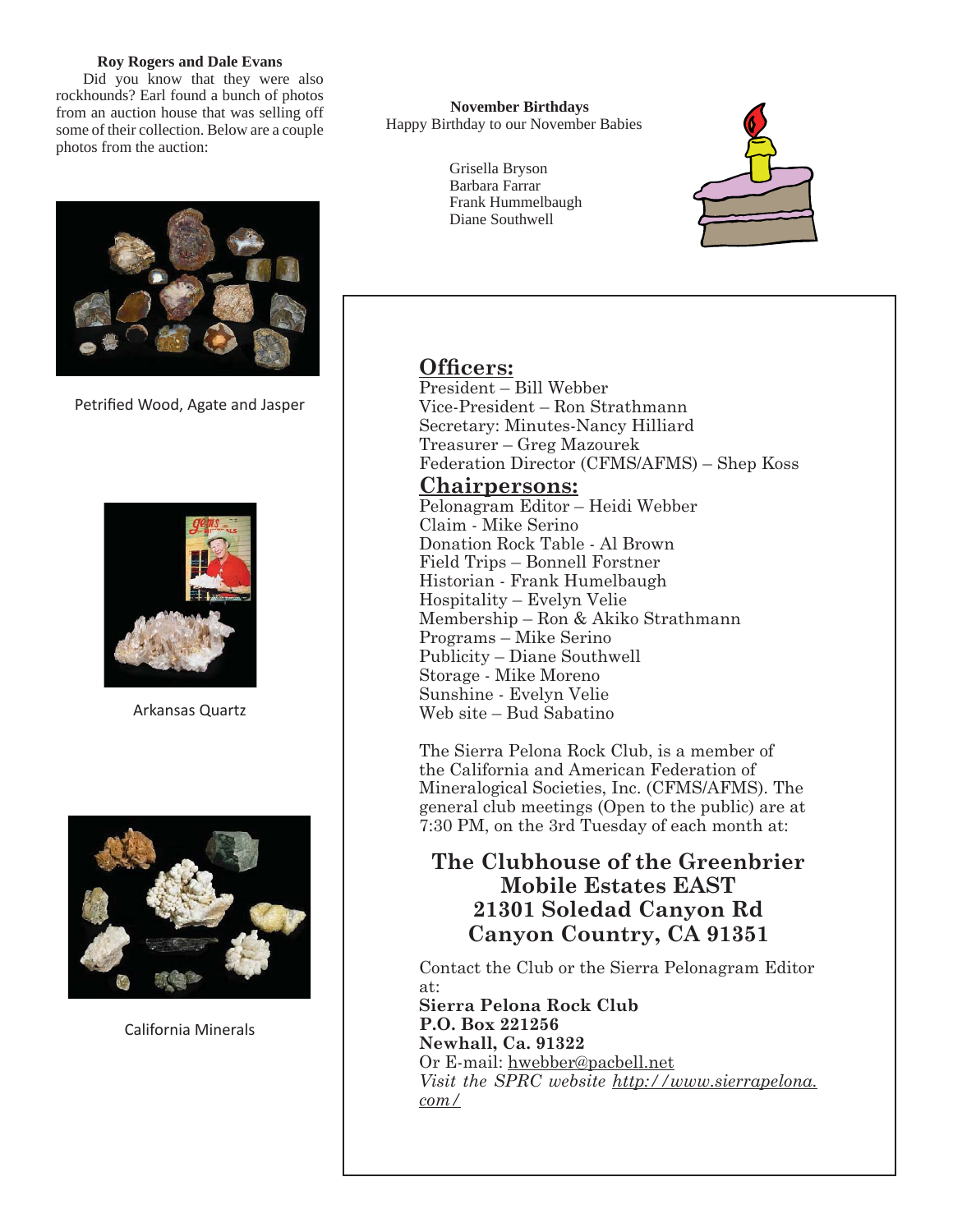## **Serpentinite**



 *Recently the powers that be in Sacramento tried to eliminate serpentinite as our state rock because it contained asbestos. The move failed, but brought some attention to our state mineral. I thought it would be interesting to look into this group of minerals and learned a lot I never even considered. I hope it is as interesting to you. Heidi*

 Serpentinite is composed of minerals of the serpentine group. It forms by regional metamorphism of deep-sea rocks from the oceanic mantle.

 Serpentinite is common beneath the oceanic crust, where it forms by the alteration of the mantle rock peridotite. But it is seldom seen on land except in rocks from subduction zones, where oceanic rocks may be preserved.

 Most people call it serpentine (SER-penteen) or serpentine rock, but serpentine is the set of minerals that make up serpentinite (ser-PENT-inite). It gets its name from its resemblance to snakeskin, with a mottled color, waxy or resinous luster and curving, polished surfaces. Serpentinite is a sexy rock.

 Serpentinite is low in plant nutrients and high in toxic metals. Thus the vegetation on the so-called serpentine landscape is dramatically different from other plant communities, and serpentine barrens contain many specialized, endemic species.

Serpentinite can contain chrysotile, the serpentine mineral that crystallizes in long, thin fibers. This is the mineral commonly known as asbestos.

#### **Black Smokers**

 The "black smokers" of the deep sea floor have company near the Mid-Atlantic Ridge: the remarkable white carbonate chimneys of the Lost City hydrothermal field. Discovered in 2001, Lost City is an example of a whole new class of structure—and the product of a major geochemical process.

 Lost City is quite different from a black smoker. Black smokers are very hot springs that lie in the central rift of deep-sea spreading zones. They form as superheated seawater (200 to 400 degrees C) reacts with hot rocks of the oceanic crust, specifically basalt and its coarse-grained version, gabbro. The water turns to an acidic fluid full of iron and sulfur minerals, which drop out of solution as a dark "smoke" and build up black chimneys on the rocky seafloor.

 Lost City, though, is located away from the spreading rift. There seawater reacts not with basalt of the upper crust, but the mantle rocks beneath. These are peridotites, lowsilica rocks containing olivine and pyroxenes, a mineral group high in magnesium as well as iron (that is, they are **mafic**). At relatively cool temperatures, these minerals oxidize to serpentinite plus brucite ( $Mg(OH)_{2}$ ), magnetite ( $Fe_{3}O_{4}$ ), and leftover hydrogen ions. The resulting fluid is alkaline rather than acidic, and rich in calcium.

 The warm, alkaline fluids bring up different minerals than the hot acid waters of black smokers. Brucite and aragonite (a form of calcium carbonate) build up the white stone towers of Lost City. Surely there are many other places like it, but we haven't been looking for them before.

 Another chemical that forms at Lost City is methane, which is something that microorganisms can eat. In fact, the white stony towers of Lost City may form around the mineralized bodies of such microbes.

This chemical reaction—**serpentinization**—does two things: it produces some heat and it expands the rock by roughly one-third. Naturally the peridotite shatters under this expansion, which gives seawater even better access to fresh rock and creates large amounts of serpentinite mud. With a big enough body of peridotite, this can go on for millions of years—and in fact the whole upper part of the world's oceanic mantle becomes serpentinized as it cools.

 Because of serpentinization, oceanic plates take up a great deal of water: a cubic meter of rock can gain as much as 300 kg of water. When oceanic plates undergo subduction, the heat and pressure reverse the serpentinization reaction and release the water into the deep lithosphere, where it gives rise to volcanoes. So the mechanism building Lost City is one that carries huge amounts of water down into the mantle, part of the vast and complex cycles that keep the Earth running. *Reference: About.com:Geology*



#### **President's Message**

 Thanksgiving already! Can the Holiday Madness be far behind? It is inescapable. One way to get away from the madness for just a bit is to join Ron and Bonnie on one of their field trips. Just think about a beautiful and peaceful visit to our claim. The desert is perfect this time of year, so come on, join us on the next trip November 20.

Bill Webber, President SPRC

#### **CFMS Shows 2010**

*(no shows scheduled for December)* **November 6-7 2010, Ridgecrest, CA** Indian Wells Gem & Mineral Society Desert Empire Fairgrounds 520 south Richmond Road Hours: 9-5 both days John DeRosa (760) 375-7905 **November 12, 13, 14 2010, Sacramento, CA** Sacramento Mineral Society Scottish Rite Center 6151 H Street Hours:Fri & Sat 10-6; Sun 10-5 Bob Johnson (916) 339-7007 Website: http://www. Sacramentomineralsociety.org **November 13-14 2010, Yuba City, CA** Sutter Buttes Gem & Mineral Society Yuba-Sutter Fairgrounds (Franklin Hall) 442 Franklin Ave. Hours: Sat 9-5; Sun 9-4 Erik Anspaugh (916)567-9750 Email: inez\_brg@yahoo.com **November 20-21 2010, Oxnard, CA** Oxnard Gem & Mineral Society Oxnard Performing Arts Center 800 Hobson Way Hours: Sat. 9-5 Sun. 10-5 Frank Bouich (805) 271-0538 Email: show\_info@oxnardgem.com Website: www.oxnardgem.com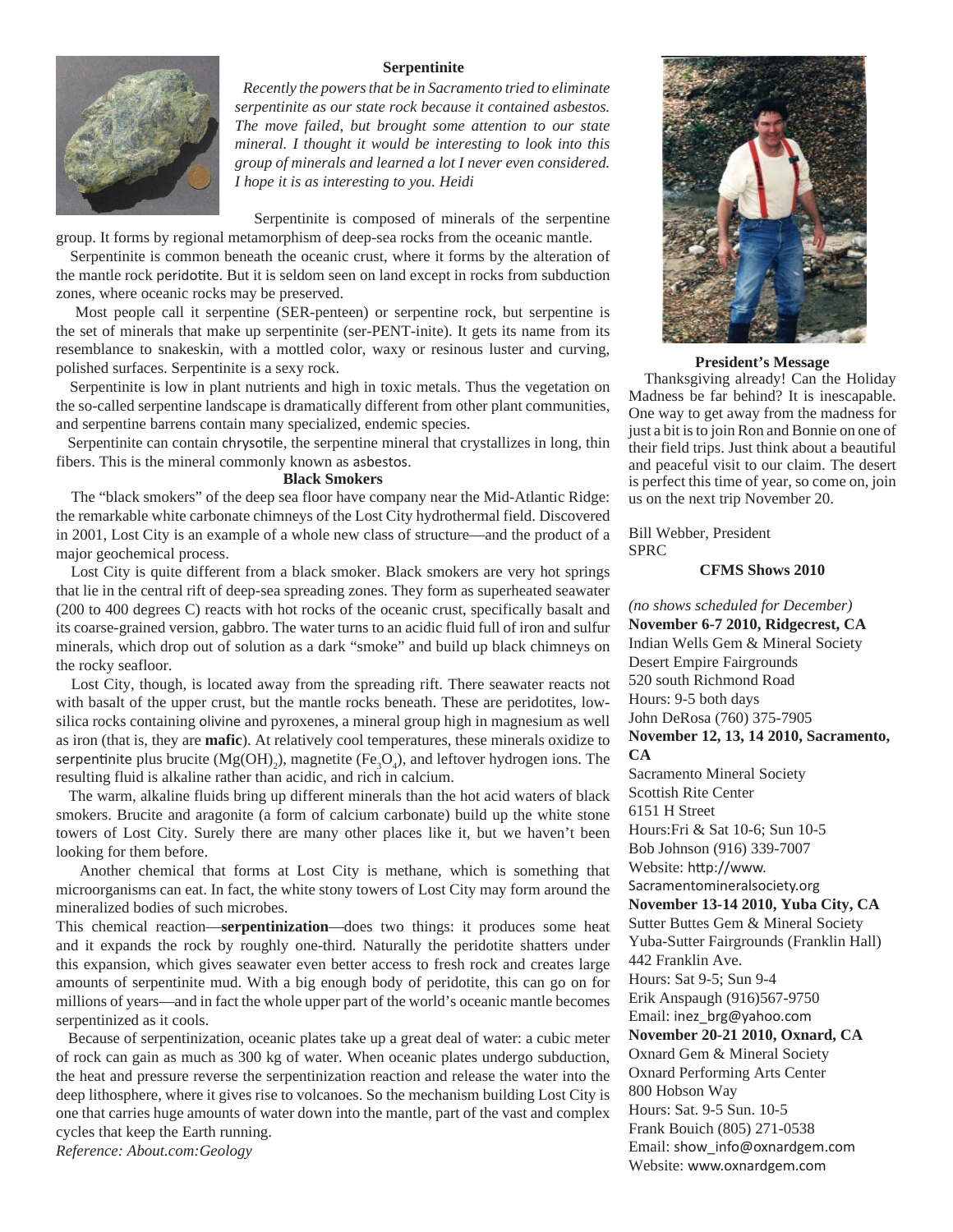#### **November Birthstones: Topaz and Citrine**



Two gems are appropriate for November birthdays - *Topaz* and *Citrine*.

**Topaz** is a gemstone available in a rich rainbow of colors. Prized for several thousand years in antiquity, all yellow gems in antiquity were called *topaz.* Often confused with citrine quartz (yellow) and smoky quartz (brown), quartz and topaz are separate and unrelated mineral species. The most prized color of topaz is called *Imperial topaz* after the Russian Czars of the 1800s and features a magnificent orange body color with pinkish undertones.

 A mineral of somewhat varying composition belonging to the silicate group, it is not a quartz and therefore has nothing in common with citrine quartz, a far less valuable stone. True topaz may be yellow, gold, pink, blue, green, mauve or red. It does not reflect the light to any great extent; so the

larger the stone the better. It is widely used in jewelry making and frequently imitated by citrine quartz. Topaz comes from Brazil (where it is as widespread as amethyst) Australia, Madagascar, USA, Mexico and Ceylon.

 **Citrine**, the other birthstone for November is known as the "healing quartz". This golden gemstone is said to support vitality and health while encouraging and guiding hope, energy and warmth within the wearer.

 It is one of the most affordable of gemstones and plentiful in nature. Citrine is found most frequently in Brazil, Bolivia, and Spain. A glassy, wine-yellow variety of quartz is often mistakenly called "topaz", which is a completely different and far more valuable gemstone.

 The color of citrine varies from pale yellow to Madeira. However, the darker citrine is generally artificially formed by heating poor quality amethyst. The mineral is found wherever there is quartz and, in fact, it has too vast a provenance to represent a wise investment. It is used for inexpensive jewelry.



*Reference: Mineralzone.com and Americangemsociety.org*

# **SPRC Business Meeting**

Greenhouse Café, Saugus

 The meeting was called to order at 6:45pm. In attendance were Bill and Heidi Webber, Evelyne Velie, George Lawrence, Ron Lawrence, Greg Mazourek, Shep Koss, Karen Kubota, Diane Southwell, Ron and Akiko Strathmann and Frank Humelbaugh.

 Bill told everyone what a great field trip we had for October to Lavic Siding and the Piscah Crater. There were about 20 people in attendance.

 It was noted that this is not an election year for board members. They hold their position for 2 years. However, Chairpersons do time out each year as of midnight, December 31. They are appointed by the president of the SPRC. At this time, most of the current Chairs are content to continue in their capacity, but we need to replace a few. Bonnie as Field Trip Chair would like to relinquish her position if someone else wants to take over. Diane Southwell feels the same. The Program Chair is vacant and the board has been filling in as needed.

 Evelyne reported that things are on track for the Holiday Party. We clarified that the club will supply meats, paper goods and cutlery. Side dishes, drinks and ice will be brought by members.

Ron said that Mary Bates will be the Program for November and will be talking about local area geology and geography.

 Ron said that the November 20 field trip will be to Castle Butte and the claim. (We need to bring a bag of quick-set cement and a shovel to re-set a post). We also hope to go to the visitor's center at the Borax Mine. There is a small charge of \$3 Ron thought. He will email everyone with details.

 Greg reported that it was a slow year at Lombardi's. Heidi moved that Greg could spend up to \$100 to buy the trains he affixes to the railroad spikes to sell. Evelyne seconded and it was passed.

 A clarification was made by Greg and Shep regarding the by-laws. They were updated 3 years ago to be more in line with the CFMS by-laws. They both stated it took several months of work before getting the current by-laws approved by our membership.

 Shep stated that Federation Elections are in 2 weeks. Ant Hill is closed per the BLM and Buena Vista Museum in Bakersfield for the foreseeable future. The developers have submitted plans and obtained official approval for the site although building may not occur for some time.

Ron said the club has no new members.

 Diane proposed to have the membership application re-worded to ask prospective members if they would like to hold office or a chair position, thereby more actively pursuing participation in the club. Ron seconded and the motion passed.

Frank said that Earl gave him copies of the historical papers for the club. Earl put them all on disc.

 Ron proposed that Greg look further into buying an LCD projector that he saw for \$99 at CVS and bring us his findings. Evelyne stated that she doesn't mind using hers, but the replacement bulbs are very expensive (over \$200) and hers may be on its last legs since it has many hours on it. Since we are using this technology more in our programs, the feeling is that we should obtain our own. Heidi seconded and the motion passed.

The meeting was concluded at 8pm.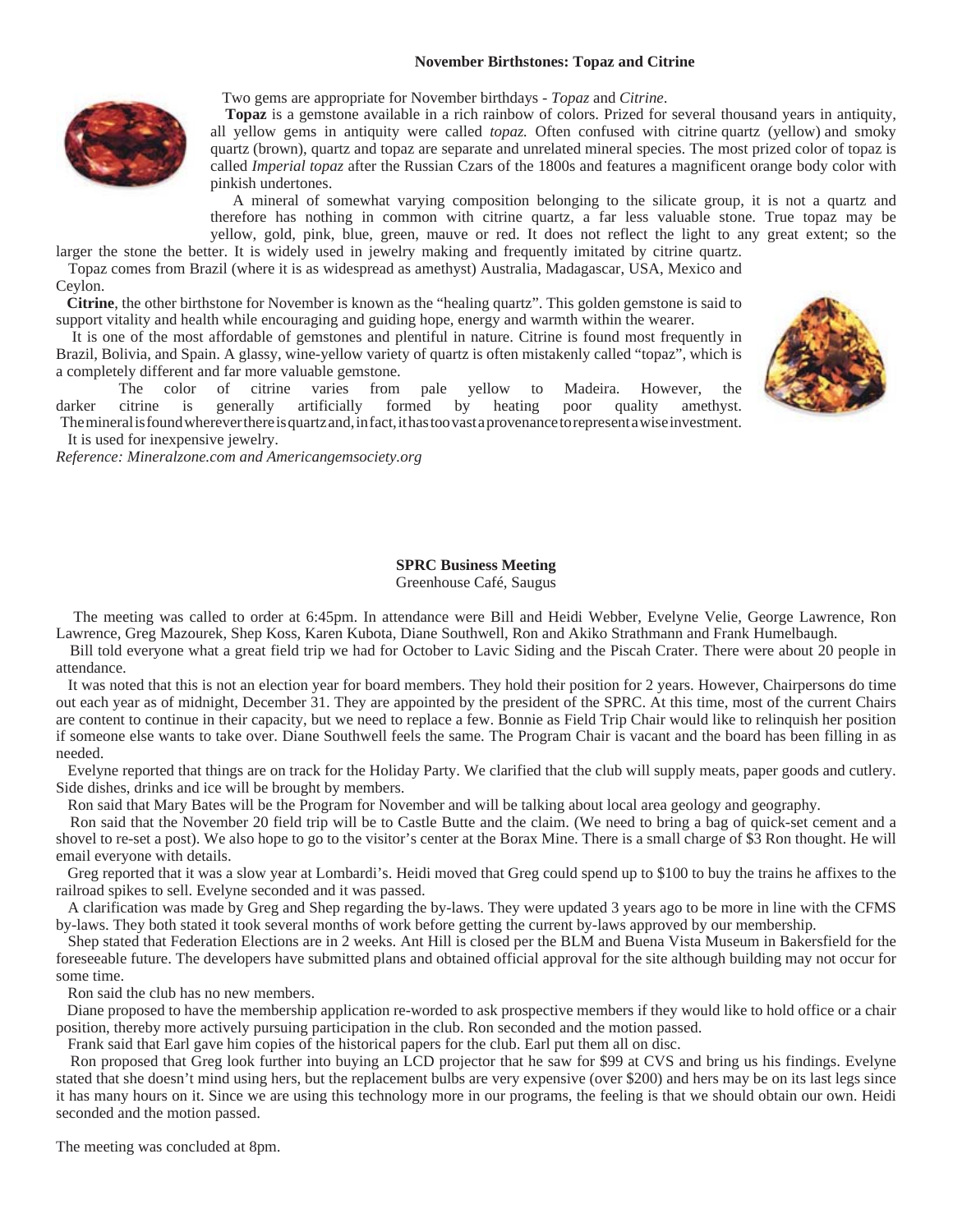#### **Lost Treasure**

 California, "The Golden State", is the fourth largest producer of gold in the United States, following only Nevada, Utah, and Alaska. In 2001, California's mines produced some 449,200 troy ounces of refined gold.

 The discovery of gold on the South Fork of the American River at Sutter's Mill, near Coloma, in 1848 led to the fabled California Gold Rush of 1849. Unlike traditional hard-rock deposits, California's gold was readily available on the surface, concentrated into rich placer deposits which an inexperienced prospector with minor tools could reasonably expect to exploit.

 But as surface deposits in California became depleted, the California Gold Rush was generally considered to have come to a close in 1858, when the Colorado Gold Rush began.

 Nevertheless, tales of lost Mother Lode gold mines, and those further south, particularly in the Mohave Desert, credibly abound even today.

In the coming months, I will explore several of these lost mines.

*Source: About.com*

### *Jack Stewart's Lost Lode*

 The 1870's were "silver years" in the mining history of the American West. After the fabulous Comstock silver strike in western Nevada, silver replaced gold in the hearts of the miners and prospectors of the West. 1873 was a big year at the Comstock mines as massive new silver lodes were discovered in the lower workings. These fabulous silver discoveries sent out a ripple of excitement to all parts of the West as prospectors poured over the mountains in search of the white metal. Soon after the Comstock windfall, prospectors discovered incredibly rich silver deposits in the Panamint Range of eastern California. Some of the Panamint ore assayed out at \$3000 worth of silver per ton of ore!

 Silver was king in Colorado during the 1870's. It was during those years that the so-called "carbonate craze" swept the state. Prospectors scouted the mountains in search of silver-bearing ore bodies emplaced in carbonate rocks such as limestone. Prospectors looked for limestones that were closely associated with igneous rocks. And they found them! It turned out that Colorado was particularly well-endowed with silver deposits. In 1878, one of the greatest silver camps of all was born with the discovery of a 10-foot thick, tabular bed of silver-bearing lead carbonate. Leadville instantly leaped to prominence. In the San Juan Mountains of southern Colorado, a similar ore body near Rico was worked during the 1870's.

 The white metal was also king in Arizona during the 1870's. The great silver district of the Trigo Mountains got its start with the discovery of the rich Black Rock and Pacific lodes in 1877.

 Then, around the turn of the century, gold again replaced silver in importance as numerous rich strikes were made all over the West. 1891 was the year of the great Cripple Creek gold rush. Situated at an elevation of 10,000 feet, the gold-choked throat of the buried "Cripple Creek volcano" has produced over \$430 million in gold! Cripple Creek was the last of Colorado's great gold camps. In 1895, the fabulous lode deposits of Randsburg were discovered in the Mohave Desert of southern California. The Randsburg mines produced nearly a million ounces of gold during their lifetime. Southern California was the scene of another rich gold strike during the 1890's. The discovery took place in the Panamint Mountains, about 7 miles south of the abandoned silver camp of Panamint City. The mining camp that sprang up along the western flank of the Panamints was named after the famous Australian gold camp known as Ballarat.

 In 1897, it was Alaska's turn. The great Alaskan gold rush took prospectors to the Klondike and then to Nome the following year. The great placer deposits of Alaska have produced over 20 million ounces of gold to date. In the early 1900's, the focus shifted back to the American Southwest. In 1902, the fabulous ore bodies at Goldfield, Nevada were discovered. The mines at Goldfield eventually produced over 4 million ounces of the yellow metal. The Goldfield strike sent a pulse of excitement throughout the desert Southwest. Prospectors combed the wilderness, looking for gold and silver ores similar to those at Tonopah and Goldfield. In 1904, the famous Death Valley prospector "Shorty" Harris discovered the rich Bullfrog lode, near the Nevada/California border. Two years later, prospectors returned to the Panamints and located the gold deposits at Skidoo. The Panamints had a way of luring back prospectors again and again. It had happened back in 1873, and then in the 1890's, and then again in 1906.

 One of the many prospectors drawn to the Panamint Range during the 1890's was a veteran of the Death Valley country named Jack Stewart. In 1897, Stewart found himself on the Death Valley side of the Panamints, not far from Stovepipe Wells. During a rare Death Valley downpour, Stewart was forced to take cover along the northeastern flank of the range. In one of the many small canyons that cut the range, Stewart discovered a freshly-exposed deposit of gold-bearing quartz float! He gathered up some samples, waited out the storm, and continued on his way to Stovepipe Wells. Eventually, Stewart returned to the Panamints to search for the source of the rich float. But the landscape had somehow changed! Perhaps another storm had altered the canyon floor, but in any case, Stewart was unable to locate the deposit. He never did.

#### **Mining History**

 The Panamint Range is the great repository of precious metals in Inyo County, California. The various mining districts of the Panamints collectively produced some 300,000 ounces of gold during their lifetimes. The range is also home to some amazingly rich silver veins. Some of the silver ore found in Marvel Canyon assayed out at an incredible \$3000 per ton!

 Silver was the magnet that initially drew prospectors to the Panamints. They came in search of the fabulous silver lode known as the Lost Gunsight Mine. In 1860, a prospector named Alvord discovered silver in the Panamints while searching for the Gunsight Mine. Indeed, silver was the metal that started things in the Panamints. In 1873, prospectors discovered a bonanza of silver at the head of Surprise Canyon. The following year, a wave of prospectors poured into the canyon. Rich strikes were made on the slopes of Marvel Canyon a feeder of Surprise Canyon. A tough mining camp known as Panamint City sprang up near the mines. It had a woeful reputation, but of course its days were numbered. By 1877, the rich silver deposits were gone and the mining camp withered away.

 Gold was discovered late in the Panamints. It wasn't until the 1890's that the rich Ballarat deposits were located along the western flank of the Panamints. Then in 1905, the renowned Death Valley prospectors "Shorty" Harris and Pete Aguereberry discovered gold-bearing quartz veins in the heart of the range, near present-day Harrisburg. The following year, two prospectors on their way to the Harrisburg diggings stumbled on one of the richest gold deposits in all of southern California. The mines at Skidoo poured out nearly \$3 million in gold and silver during their 14 years of operation.